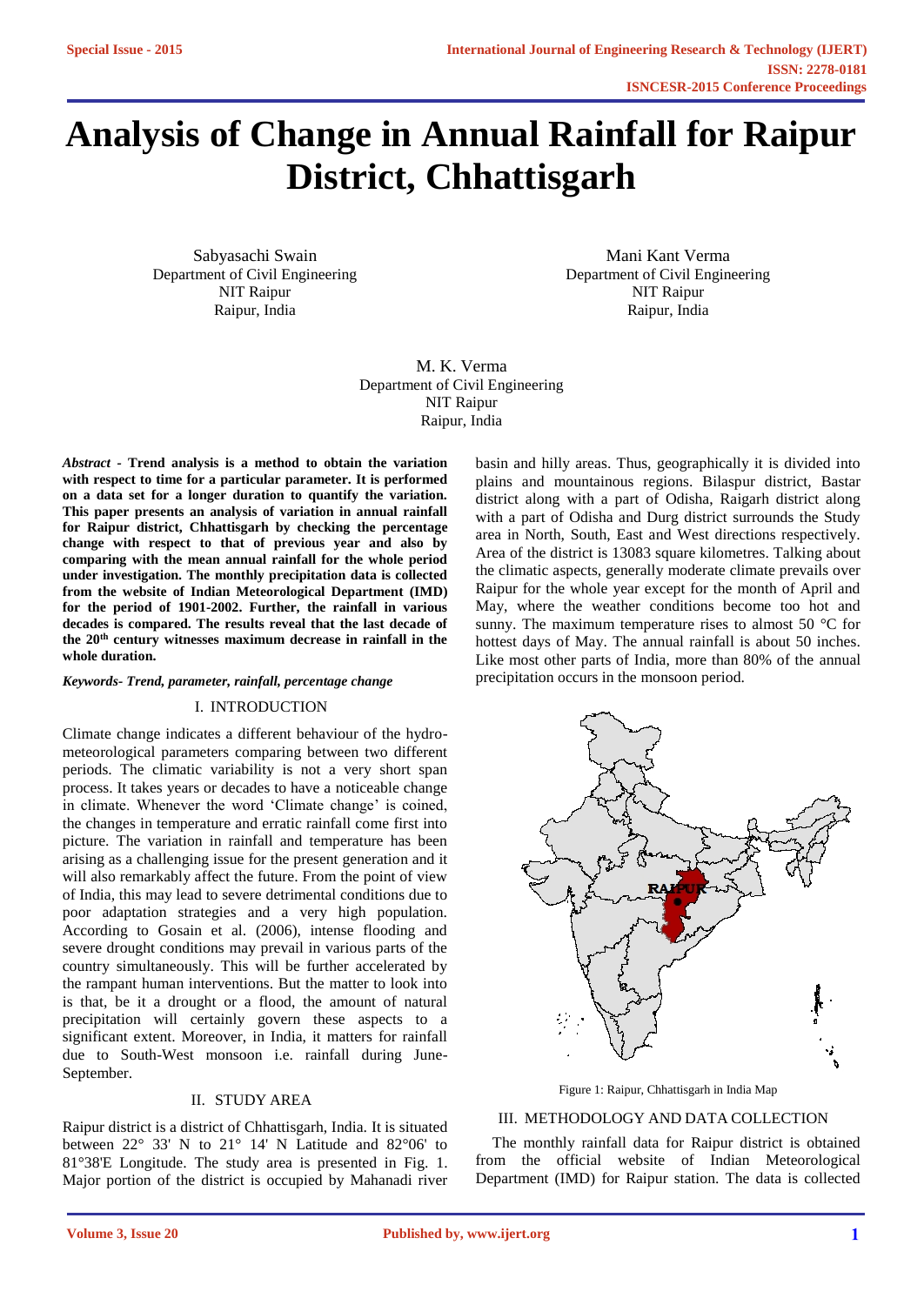for a period of 1901-2002. The month wise variation of rainfall is presented through EXCEL Graph for these 102 years. Then Annual rainfall for these years is determined and the percentage change is rainfall is determined for each year with respect to the previous year. Annual rainfall for each year is also compared with the mean annual rainfall for whole period. Further, the decadal rainfall amount for different decades were obtained and compared.

#### IV. RESULTS AND DISCUSSION



Figure 2: Average monthly rainfall in Raipur for 1901-2002

The monthly variation of rainfall over Raipur for the period of 1901-2002 is presented above in Fig. 2. It can be clearly observed that the rainfall occurs mainly in the months of June, July, August and September, mostly referred to as the period of southwest monsoon. The study area has an average annual rainfall of about 1265 mm, out of which 1115 mm (about 88%) rainfall occurs in the months of June, July, August and September, generally referred to as Southwest monsoon period with a maximum in July or August.



Figure 3: Variation in Annual Rainfall for Raipur

 The variation in Annual rainfall for the period of 1901- 2002 for Raipur is presented in Fig. 3 above. This represents that the trend line for annual rainfall is decreasing from 1901 towards 2002. The maximum annual rainfall is 1801.6 mm that occurred in 1929, whereas the minimum observed is 911.6 mm in the year 1997. By checking the percentage change in annual rainfall compared to that of previous year, it was observed that the year 1936 (1714 mm) witnessed a highest percentage increase in annual rainfall compared to previous year 1935 (1141 mm). The percentage increase was 50.14%. Similarly, a highest percentage decrease of 40.1% was observed for 1930 (1078.5 mm) compared to 1929(1801.6 mm).

### TABLE I: DECADAL CHANGE IN ANNUAL RAINFALL

| YEAR      | <b>AVERAGE ANNUAL</b><br><b>RAINFALL</b> | <b>PERCENTAGE</b><br><b>CHANGE</b> |
|-----------|------------------------------------------|------------------------------------|
| 1901-1910 | 1257.2                                   |                                    |
| 1911-1920 | 1281.3                                   | 1.92                               |
| 1921-1930 | 1373.9                                   | 7.22                               |
| 1931-1940 | 1347.7                                   | $-1.91$                            |
| 1941-1950 | 1288.8                                   | $-4.37$                            |
| 1951-1960 | 1300.9                                   | 0.93                               |
| 1961-1970 | 1244.2                                   | $-4.36$                            |
| 1971-1980 | 1237.8                                   | $-0.52$                            |
| 1981-1990 | 1212.1                                   | $-2.07$                            |
| 1991-2000 | 1128.2                                   | $-6.92$                            |

The average annual rainfall for various decades from1901- 2000 and percentage change compared to previous decade is presented in Table 1above. It can be noticed that the maximum average annual rainfall for the decade 1921-30 is 1373.9 mm whereas the minimum is observed for the last decade of the 20<sup>th</sup> century i.e. 1991-2000, which is 1128.2 mm. Comparing the annual average rainfall for each decade with their previous ones, it can be noticed that the percentage increase was maximum (7.2%) for the decade 1921-30 with respect to 1911-20. Similarly, the percentage decrease (- 6.92%) is observed for the decade 1991-2000 compared to 1981-90. Another important thing to notice is that, after 1960, the average annual precipitation has been decreasing for all the decades. The mean annual rainfall value is 1128.2 mm for 1991-2000, which is about 11% lesser to the mean annual rainfall for the whole 102 years. Mishra et al. (2013) studied the annual and seasonal time series for 24 stations of Seonath river basin for the period of 1960-2008. Trend analysis was performed on these stations using the non-statistical Mann-Kendall and Sen Slope Estimator test. The results reveal that 4 stations showed a significant negative trend and 16 stations showed non-significant decreasing trend. Talking about the causes, it can be said that, increasing anthropogenic activities i.e. reckless deforestation, rapid urbanization, improper utilization of natural resources, reduction in forest areas etc. are some of the major factors responsible for this remarkable variability in precipitation. Such erratic precipitation may lead to aridity and drought conditions in future. Furthermore, India being a developing country with an agro-based economy, any deviation in the rainfall due to monsoon will affect to a great extent. Therefore, proper irrigation planning, water conservation and management practices, integrated information system, public awareness, extensive research, early drought warning system etc. are some of the measures that need to be focused for coping up with possible drastic conditions.

#### V. CONCLUSION

For any development and planning issues including food production, flood control and effective environmental management, water resources has become a primary concern.